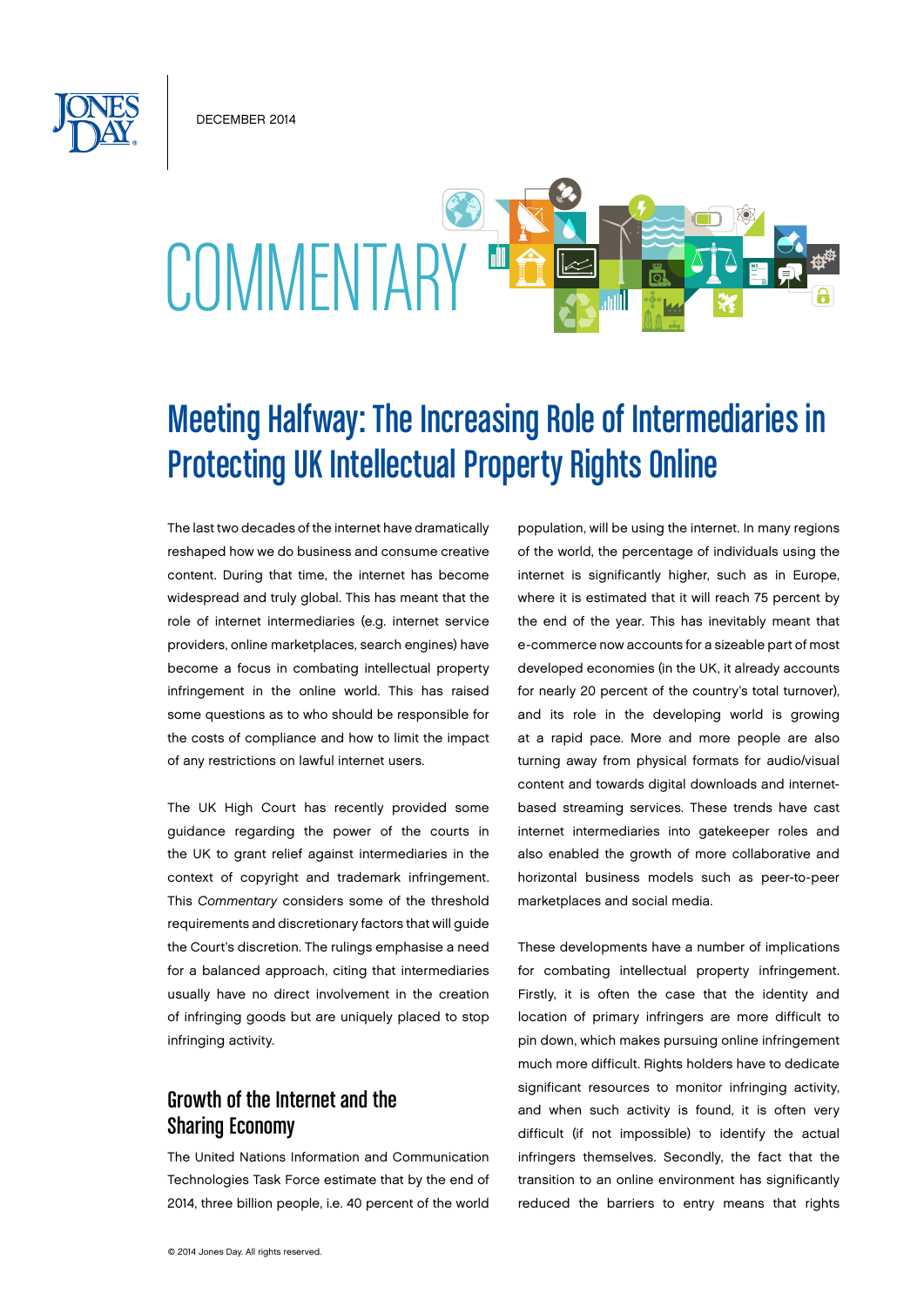holders often have to deal with a large number of infringers, making enforcement very costly and time consuming. This is not helped by the fact that infringing activity is increasingly global whereas, given that IP rights are territorial, IP enforcement mechanisms vary from country to country, even within the EU.

As a consequence, IP rights holders have looked to online intermediaries as a means to stop online infringement. This is because these intermediaries are often best placed to stop (or, at least, impede access to) infringing activities at the source, and it is easier and more cost effective to address these issues with the intermediaries rather than the primary infringers. ISPs have been particularly targeted in the UK and throughout Europe. Online marketplaces, such as eBay, have also been implementing notice and take down policies for counterfeit goods.

#### UK Courts' Powers to Grant Injunctions Against Intermediaries

The UK High Court has powers to grant injunctive relief against intermediaries for IP infringement, and the breadth of these powers has been considered in a number of recent high-profile cases.

The Court has express statutory powers for copyright infringement under section 97(A) of the Copyright, Designs and Patents Act 1988 ("CDPA"), which implements article 8(3) of the Information Society Directive 2001/29/EC. The section provides that:

*"(1) The High Court (in Scotland, the Court of Session) shall have power to grant an injunction against a service provider, where that service provider has actual knowledge of another person using their service to infringe copyright...."* 

The first time the UK High Court exercised this jurisdiction against ISPs was in 2011 in the case of *Twentieth Century Fox v British Telecommunications Plc [2011] EWHC 1981* ("*2C Fox*"). An important aspect of the judgment was the finding that the knowledge requirement of section 97A should not be interpreted too restrictively; it was sufficient in that case that BT knew that the users and operators of the infringing website infringed copyright on a large scale, that a large number of the website's users included BT subscribers and that these users used its services to receive infringing

copies of copyright works made available to them by the infringing website. In addition, the Court in *2C Fox* held that its powers were not limited to preventing the continuance of known infringements but that it could grant measures which contribute to preventing further infringements of the same kind.

Since then, the UK High Court has granted a significant number of section 97A injunctions against ISPs, in favour of film studios, record companies and the FA Premier League. This has resulted in the blocking of at least 40 websites including high-profile websites such as The Pirate Bay (*Dramatico Entertainment v British Sky Broadcasting Ltd [2012] EWHC 268*). Most recently, and as a sign of its ongoing willingness to grant injunctive relief against ISPs, the UK High Court in October 2014 made the largest single website blocking order to date in the UK in relation to 21 websites (*1967 Limited v British Sky Broadcasting Limited [2014] EWHC 3444 (Ch)* ("*1967 Limited*")). The practice of making section 97A orders against ISPs has become so common that these applications are now rarely opposed by ISPs and usually made without any oral hearing (although there are still disputes about the breadth of the orders).

There are no equivalent provisions to section 97A in the other UK intellectual property law statutes. However, in 2009 the Court of Justice of the EU ("CJEU") explained that article 11 of the Enforcement Directive 2004/48/EC requires all Member States to "ensure that the national courts with jurisdiction in relation to the protection of intellectual property rights are able to order the operator of an online marketplace to take measures which contribute, not only to bringing to an end infringement of those rights by users of that marketplace, but also to preventing further infringements of that kind" (*L'Oréal v eBay International AG (Case C-324/09)*  ("*eBay*")). In October 2014, the UK High Court in *Cartier v British Sky Broadcasting Limited [2014] EWHC 3354 (Ch)*  ("*Cartier*") following *eBay* held that whilst article 11 was not specifically implemented by the UK Parliament in relation to other IP rights, the Court has powers under section 37(1) of the Senior Courts Act 1981 to grant injunctions against ISPs to block websites advertising and selling goods that infringe trademarks. The ruling in *Cartier* is significant in that it recognises for the first time that the Court's power to grant relief against intermediaries is not limited to just counterfeiting claims but, at least in theory, extends to all types of IP infringements.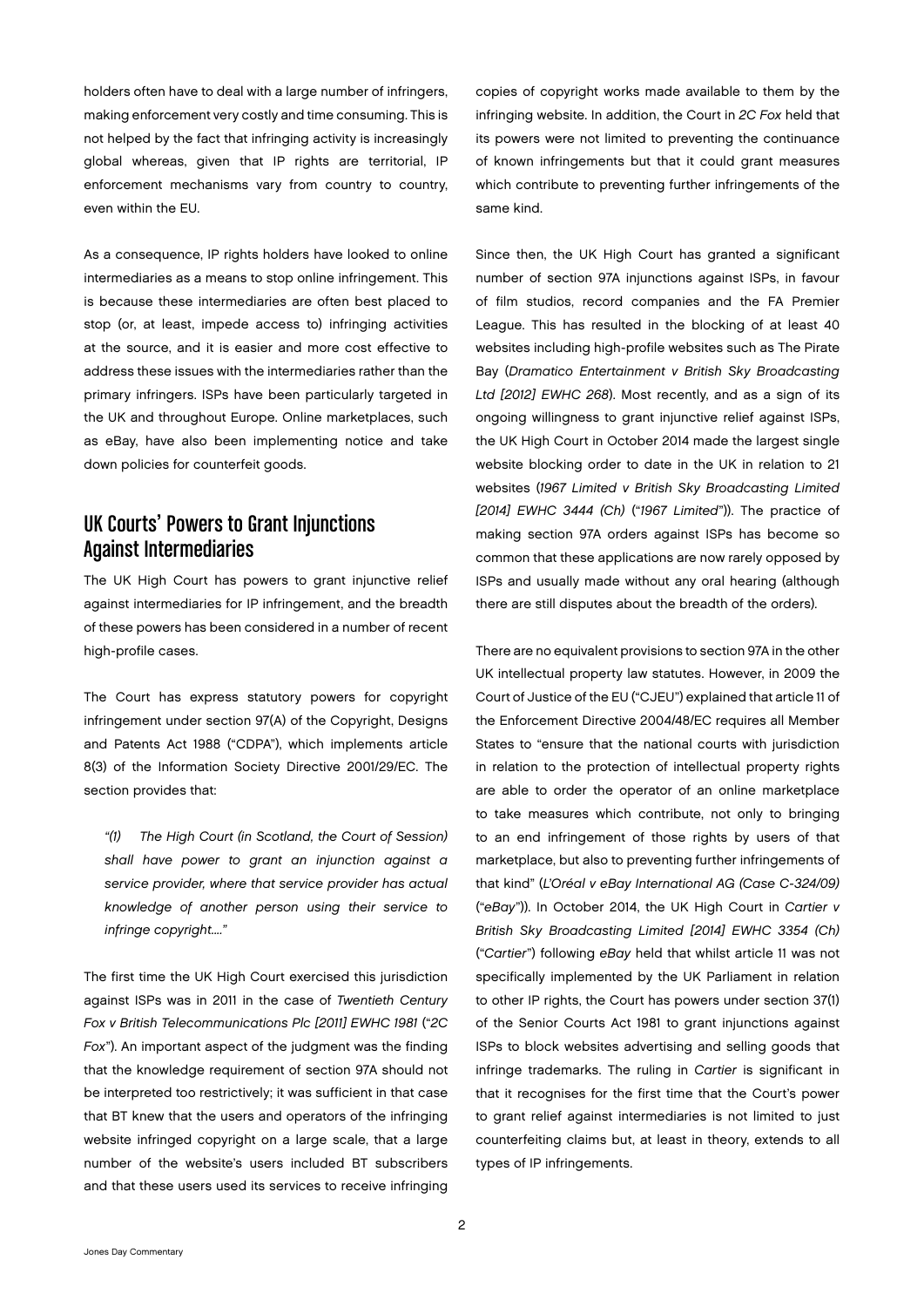#### Threshold Considerations and Discretion

The UK High Court's discretion to grant relief against intermediaries is not unfettered, however. In *Cartier*, the Court recognised that the discretion must be exercised consistent with European directives and CJEU jurisprudence. For this reason, the Court first identified a number of "threshold" conditions that must be met before an injunction is granted against an intermediary, such as ISPs, and then described various factors that will guide the Court's discretion on the form of relief. These apply equally to section 97A orders as well as to other IP infringement claims.

The threshold conditions are:

- 1. The ISPs must be intermediaries within the meaning of article 11 of the Enforcement Directive;
- 2. The users and/or operators of the target websites must be engaged in infringing activity;
- 3. The users and/or the operators of the target websites must be using the ISPs' services to infringe; and
- 4. The ISPs must have actual knowledge of condition 3.

The first three conditions are imported from the Enforcement Directive and the recent case law regarding section 97A orders. Condition 4 is derived from the E-Commerce Directive (2000/31/EC), which prevents member states from imposing a general monitoring obligation on intermediaries. Together, they are intended to provide a degree of protection to intermediaries that do not have knowledge of the infringing activity (although, as discussed above, knowledge of every individual instance of infringement is not required).

If the threshold conditions are met, the Court will then go on to consider various discretionary considerations. The overriding principle here is proportionality, and the Court has to balance the competing interests of the IP rights owner, the intermediary and the general public. The case law indicates that the following factors are particularly important:

- Whether alternative measures are available which are less onerous;
- • How effective the measures are likely to be, and in particular whether they would seriously discourage the ISPs' subscribers from accessing the websites;
- Whether the measures will be dissuasive;
- The costs associated with implementing the measures; and
- The impact of the measures on lawful users.

Given that these considerations will vary significantly from case to case, it is plain that the Court's discretion is very broad. For instance, in *Cartier*, the Court granted the blocking orders subject to certain safeguards, including a "sunset clause" requiring the block to be reviewed after a period of two years. The ruling in *1967 Limited* was more straightforward, presumably given that much of the implementation costs for blocking pirated software is now already in place and there is now a good deal of evidence that such measures are effective.

#### Implications for Rights Holders, Intermediaries and Internet Users

The recent case law from the UK High Court points to a broadening role for internet intermediaries in IP infringement cases. Rights holders will no doubt applaud the Court's pragmatic approach, and it is likely that website blocking orders for sites offering pirated and/or counterfeit goods will soon become standard and formulaic. Intermediaries (particularly ISPs) on the other hand will need to adjust to this changing dynamic and will need to find ways to deal with infringers without alienating lawful users of their services.

The more difficult question is how these principles will be applied in less clear-cut cases and how they will be adapted for different types of intermediaries. For instance, the *eBay*  decision highlighted some of the difficulties faced by online marketplaces in identifying infringing products and the actual sellers and how these intermediaries may themselves be held liable where they play an "active role". If the courts are prepared to readily grant injunctive orders against these intermediaries (or there are significant differences in the relief available in different EU Member States), this could significantly increase the costs of doing business for these companies and potentially limit consumer access to these platforms. The ongoing AdWords litigation in the UK between Interflora and Marks & Spencer also reveals some of the difficulties that may arise outside of the counterfeiting/ piracy context and raises fundamental questions about the role of search engines and the nature of internet advertising.